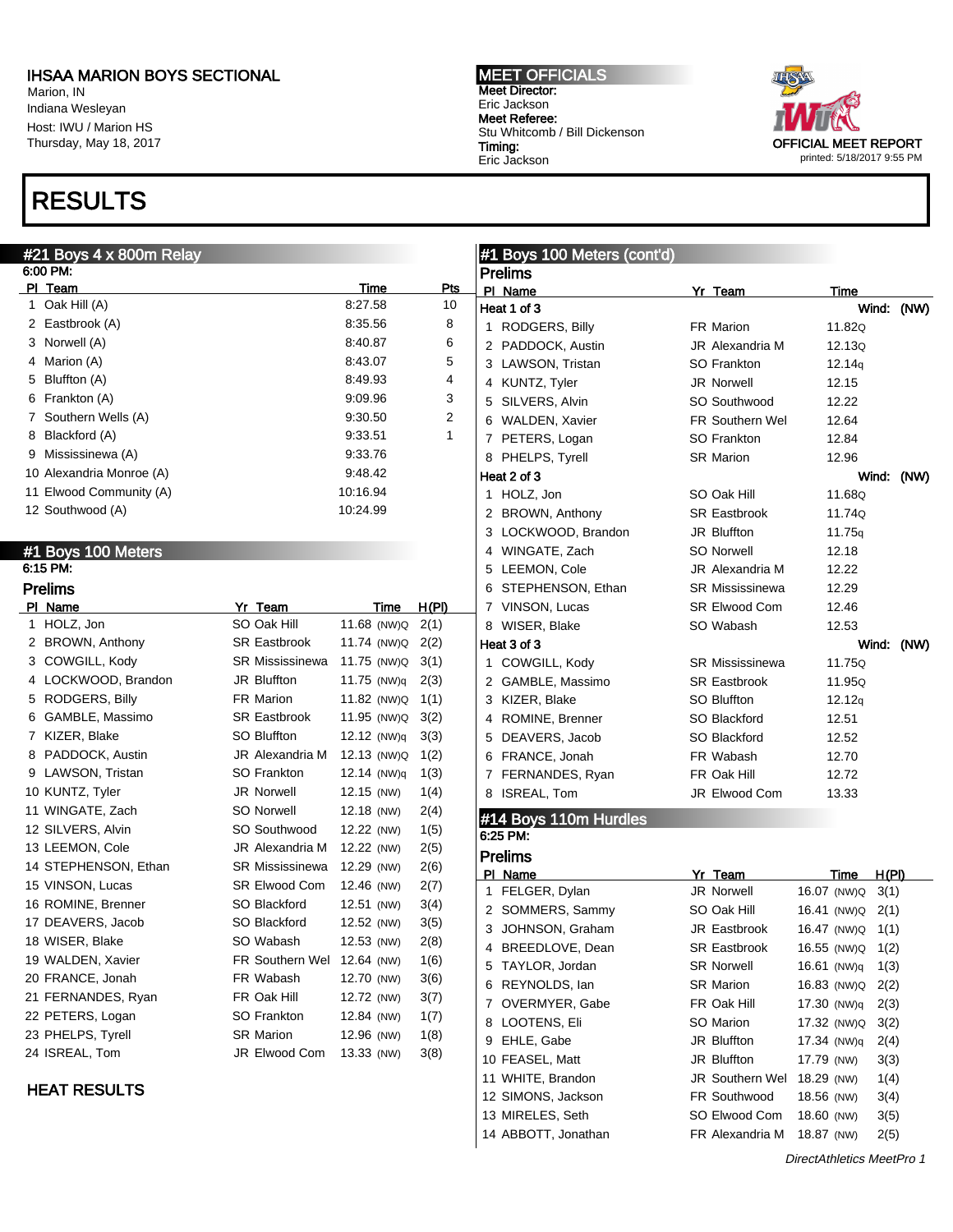Marion, IN Indiana Wesleyan Host: IWU / Marion HS Thursday, May 18, 2017

# RESULTS



| #14 Boys 110m Hurdles (cont'd)<br>6:25 PM: |                            |             |                      | #3 Boys 200 Meters (cont'd)<br>6:35 PM: |                        |             |               |
|--------------------------------------------|----------------------------|-------------|----------------------|-----------------------------------------|------------------------|-------------|---------------|
| <b>Prelims</b>                             |                            |             |                      | <b>Prelims</b>                          |                        |             |               |
| PI Name                                    | Yr Team                    | Time        | H(PI)                | PI Name                                 | Yr Team                | Time        | H(PI)         |
| 15 KUZNICKI, Nathan                        | SO Frankton                | 18.91 (NW)  | 1(5)                 | 8 SKEENS, Heisman                       | SO Mississinewa        | 24.60 (NW)Q | 1(2)          |
| 16 SHREWSBURY, Jacob                       | JR Alexandria M            | 19.10 (NW)  | 1(6)                 | 9 GEIGER, Will                          | <b>FR Norwell</b>      | 24.68 (NW)q | 1(3)          |
| 17 GOODWIN, Trace                          | JR Wabash                  | 20.09 (NW)  | 2(6)                 | 10 FREESTONE, Keegan                    | <b>SR Frankton</b>     | 24.70 (NW)  | 1(4)          |
| 18 ROBERTS, Brayden                        | FR Blackford               | 20.80 (NW)  | 3(6)                 | 11 ALLEN, Parker                        | JR Alexandria M        | 24.73 (NW)  | 1(5)          |
| 19 MORRIS, Johnathan                       | SO Elwood Com              | 21.33 (NW)  | 2(7)                 | 12 PUCKETT, Jaden                       | <b>FR Bluffton</b>     | 24.77 (NW)  | 3(4)          |
| 20 CLARK, Caben                            | FR Southern Wel 24.21 (NW) |             | 1(7)                 | 13 HENDERSON, Dontea                    | <b>SR Marion</b>       | 24.87 (NW)  | 1(6)          |
|                                            |                            |             |                      | 14 WISER, Blake                         | SO Wabash              | 25.49 (NW)  | 1(7)          |
| <b>HEAT RESULTS</b>                        |                            |             |                      | 15 MAYORGA, Diego                       | <b>JR Norwell</b>      | 25.74 (NW)  | 2(4)          |
| <b>Prelims</b>                             |                            |             |                      | 16 WALDEN, Xavier                       | FR Southern Wel        | 25.82 (NW)  | 2(5)          |
| PI Name                                    | Yr Team                    | Time        |                      | 17 STEPHENSON, Ethan                    | SR Mississinewa        | 25.89 (NW)  | 3(5)          |
| Heat 1 of 3                                |                            |             | Wind: (NW)           | 18 ROMINE, Brenner                      | SO Blackford           | 26.21 (NW)  | 3(6)          |
| 1 JOHNSON, Graham                          | JR Eastbrook               | 16.47Q      |                      | 19 DEAVERS, Jacob                       | SO Blackford           | 26.38 (NW)  | 2(6)          |
| 2 BREEDLOVE, Dean                          | <b>SR Eastbrook</b>        | 16.55Q      |                      | 20 QUILLEN, Harley                      | SO Elwood Com          | 26.45 (NW)  | 3(7)          |
| 3 TAYLOR, Jordan                           | <b>SR Norwell</b>          | 16.61a      |                      | 21 FRANCE, Jonah                        | FR Wabash              | 26.50 (NW)  | 3(8)          |
| 4 WHITE, Brandon                           | <b>JR Southern Wel</b>     | 18.29       |                      | 22 FOGA, Andrew                         | FR Elwood Com          | 29.18 (NW)  | 2(7)          |
| 5 KUZNICKI, Nathan                         | SO Frankton                | 18.91       |                      | 23 PROFFITT, Tyler                      | FR Southwood           | 31.36 (NW)  | 1(8)          |
| 6 SHREWSBURY, Jacob                        | JR Alexandria M            | 19.10       |                      |                                         |                        |             |               |
| 7 CLARK, Caben                             | FR Southern Wel            | 24.21       |                      | <b>HEAT RESULTS</b>                     |                        |             |               |
| Heat 2 of 3                                |                            |             | Wind: (NW)   Prelims |                                         |                        |             |               |
| 1 SOMMERS, Sammy                           | SO Oak Hill                | 16.41Q      |                      | PI Name                                 | Yr Team                | Time        |               |
| 2 REYNOLDS, lan                            | <b>SR Marion</b>           | 16.83Q      |                      | Heat 1 of 3                             |                        |             | Wind: (NW)    |
| 3 OVERMYER, Gabe                           | FR Oak Hill                | 17.30q      |                      | 1 HOLZ, Jon                             | SO Oak Hill            | 24.34Q      |               |
| 4 EHLE, Gabe                               | <b>JR Bluffton</b>         | 17.34q      |                      | 2 SKEENS, Heisman                       | SO Mississinewa        | 24.60Q      |               |
| 5 ABBOTT, Jonathan                         | FR Alexandria M            | 18.87       |                      | 3 GEIGER, Will                          | <b>FR Norwell</b>      | 24.68g      |               |
| 6 GOODWIN, Trace                           | JR Wabash                  | 20.09       |                      | FREESTONE, Keegan<br>4                  | <b>SR Frankton</b>     | 24.70       |               |
| 7 MORRIS, Johnathan                        | SO Elwood Com              | 21.33       |                      | 5 ALLEN, Parker                         | JR Alexandria M        | 24.73       |               |
| Heat 3 of 3                                |                            |             | Wind: (NW)           | 6 HENDERSON, Dontea                     | <b>SR Marion</b>       | 24.87       |               |
| 1 FELGER, Dylan                            | JR Norwell                 | 16.07Q      |                      | 7 WISER, Blake                          | SO Wabash              | 25.49       |               |
| 2 LOOTENS, Eli                             | SO Marion                  | 17.32Q      |                      | 8 PROFFITT, Tyler                       | <b>FR Southwood</b>    | 31.36       |               |
| 3 FEASEL, Matt                             | <b>JR Bluffton</b>         | 17.79       |                      | Heat 2 of 3                             |                        |             | Wind:<br>(NW) |
| 4 SIMONS, Jackson                          | <b>FR Southwood</b>        | 18.56       |                      | JOHNSON, Tahj<br>1                      | FR Oak Hill            | 24.02Q      |               |
| 5 MIRELES, Seth                            | SO Elwood Com              | 18.60       |                      | 2 KIRBY, Xaine                          | SO Eastbrook           | 24.08Q      |               |
| 6 ROBERTS, Brayden                         | <b>FR Blackford</b>        | 20.80       |                      | 3 LOCKWOOD, Brandon                     | JR Bluffton            | 24.13q      |               |
| #3 Boys 200 Meters                         |                            |             |                      | 4 MAYORGA, Diego                        | JR Norwell             | 25.74       |               |
| 6:35 PM:                                   |                            |             |                      | 5 WALDEN, Xavier                        | <b>FR Southern Wel</b> | 25.82       |               |
| Prelims                                    |                            |             |                      | 6 DEAVERS, Jacob                        | SO Blackford           | 26.38       |               |
| PI Name                                    | Yr Team                    | <u>Time</u> | <u>H(PI)</u>         | 7 FOGA, Andrew                          | FR Elwood Com          | 29.18       |               |
| 1 JOHNSON, Tahj                            | FR Oak Hill                | 24.02 (NW)Q | 2(1)                 | Heat 3 of 3                             |                        |             | Wind: (NW)    |
| 2 BEEKS, Coleman                           | Southern Wel 24.05 (NW)Q   |             | 3(1)                 | 1 BEEKS, Coleman                        | Southern Wel           | 24.05Q      |               |
| 3 KIRBY, Xaine                             | SO Eastbrook               | 24.08 (NW)Q | 2(2)                 | 2 MALONEK, Saxon                        | JR Eastbrook           | 24.16Q      |               |
| 4 LOCKWOOD, Brandon                        | JR Bluffton                | 24.13 (NW)q | 2(3)                 | 3 RODGERS, Billy                        | FR Marion              | 24.21q      |               |
| 5 MALONEK, Saxon                           | JR Eastbrook               | 24.16 (NW)Q | 3(2)                 | PUCKETT, Jaden<br>4                     | FR Bluffton            | 24.77       |               |
| 6 RODGERS, Billy                           | FR Marion                  | 24.21 (NW)q | 3(3)                 | STEPHENSON, Ethan<br>5                  | <b>SR Mississinewa</b> | 25.89       |               |
| 7 HOLZ, Jon                                | SO Oak Hill                | 24.34 (NW)Q | 1(1)                 | 6 ROMINE, Brenner                       | SO Blackford           | 26.21       |               |
|                                            |                            |             |                      |                                         |                        |             |               |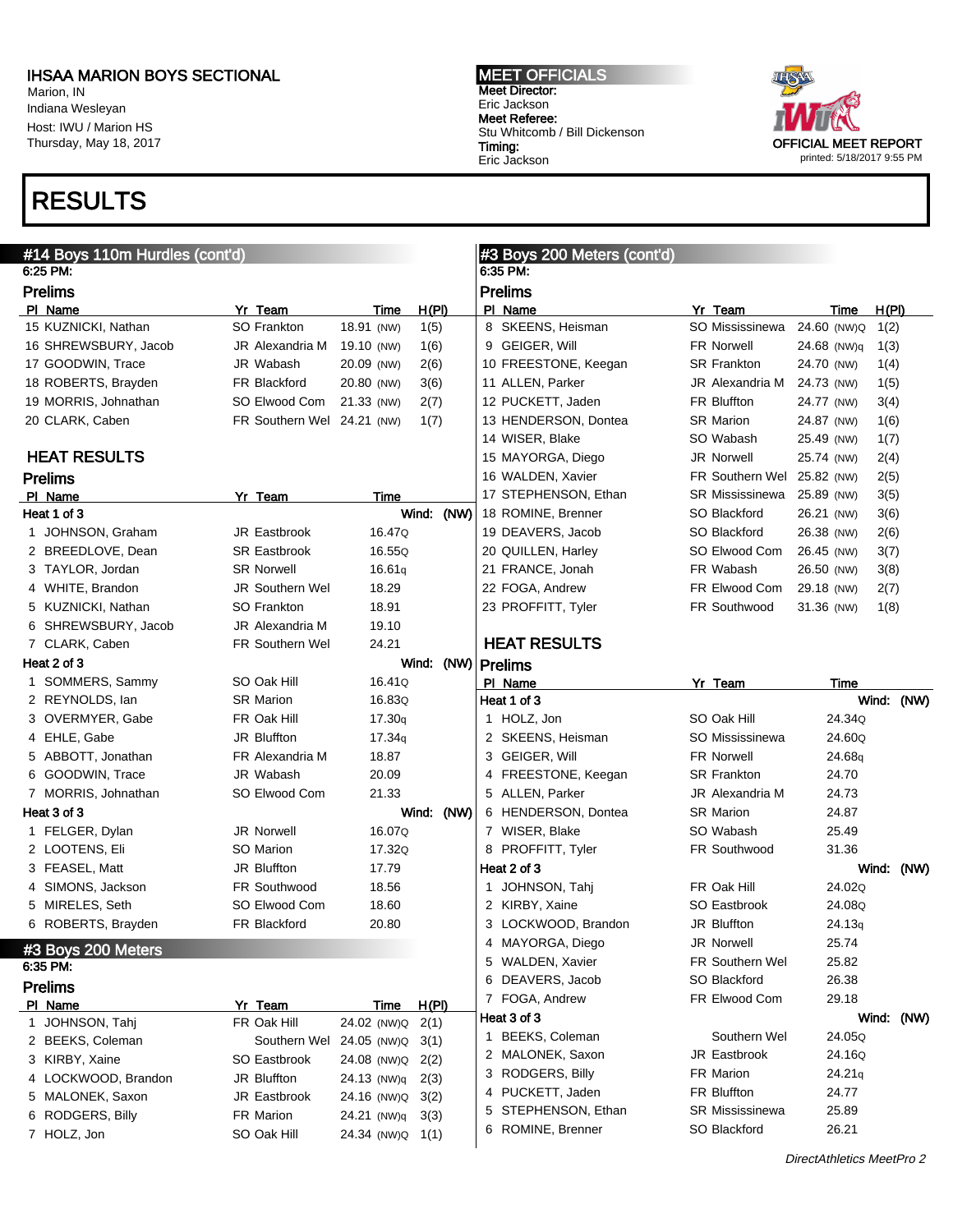Marion, IN Indiana Wesleyan Host: IWU / Marion HS Thursday, May 18, 2017

# RESULTS

### #3 Boys 200 Meters (cont'd) Prelims

| ΡI | Name                  | Yr Team             | Time  |              |
|----|-----------------------|---------------------|-------|--------------|
|    | 7 QUILLEN, Harley     | SO Elwood Com       | 26.45 |              |
| 8  | FRANCE, Jonah         | FR Wabash           | 26.50 |              |
|    | #14 Boys 110m Hurdles |                     |       |              |
|    | 7:00 PM:              |                     |       |              |
|    | <b>Finals</b>         |                     |       | Wind: (+0.0) |
| PL | Name                  | Yr Team             | Time  | Pts          |
|    | 1 SOMMERS, Sammy      | SO Oak Hill         | 15.52 | 10           |
|    | 2 FELGER, Dylan       | <b>JR Norwell</b>   | 15.65 | 8            |
|    | 3 JOHNSON, Graham     | <b>JR Eastbrook</b> | 15.95 | 6            |
|    | 4 TAYLOR, Jordan      | <b>SR Norwell</b>   | 16.23 | 5            |
|    | 5 BREEDLOVE, Dean     | <b>SR Eastbrook</b> | 16.34 | 4            |
| 6  | REYNOLDS, Ian         | <b>SR Marion</b>    | 16.49 | 3            |
|    | 7 EHLE, Gabe          | <b>JR Bluffton</b>  | 16.54 | 2            |

8 LOOTENS, Eli SO Marion 16.62 1

9 OVERMYER, Gabe FR Oak Hill 17.29

#### #1 Boys 100 Meters

|   | <b>Finals</b>         |                        |       | Wind: (+0.0)   |
|---|-----------------------|------------------------|-------|----------------|
|   | PI Name               | Yr Team                | Time  | Pts            |
|   | HOLZ, Jon             | SO Oak Hill            | 11.53 | 10             |
|   | 2 COWGILL, Kody       | <b>SR Mississinewa</b> | 11.63 | 8              |
|   | 3 GAMBLE, Massimo     | <b>SR Eastbrook</b>    | 11.75 | 6              |
| 4 | <b>BROWN, Anthony</b> | <b>SR Eastbrook</b>    | 11.88 | 5              |
|   | 5 LOCKWOOD, Brandon   | <b>JR Bluffton</b>     | 11.88 | 4              |
| 6 | RODGERS, Billy        | <b>FR Marion</b>       | 12.11 | 3              |
|   | 7 KIZER, Blake        | SO Bluffton            | 12.12 | $\overline{2}$ |
| 8 | LAWSON, Tristan       | SO Frankton            | 12.13 | 1              |
|   | 9 PADDOCK, Austin     | JR Alexandria M        | 12.38 |                |

#### #9 Boys 1600 Meters

| ΡI | Name                | Yr Team             | Time    | Pts |
|----|---------------------|---------------------|---------|-----|
| 1. | WHITE, Connor       | JR Eastbrook        | 4:36.98 | 10  |
|    | 2 COOK, Channing    | <b>SR Eastbrook</b> | 4:40.01 | 8   |
|    | 3 SPRINGER, Jalen   | <b>JR</b> Marion    | 4:40.73 | 6   |
| 4  | PRATER, Koby        | SO Wabash           | 4:44.70 | 5   |
|    | 5 GUENIN, Chase     | <b>JR Southwood</b> | 4:45.18 | 4   |
| 6  | AHRENS, Kody        | <b>SR Norwell</b>   | 4:52.12 | 3   |
|    | 7 ANDERSON, Colton  | <b>Bluffton</b>     | 4:52.72 | 2   |
|    | 8 THURMAN, Andrew   | JR Blackford        | 4:55.30 | 1   |
|    | 9 TUCKER, Johnathan | SO Mississinewa     | 4:56.11 |     |
|    | 10 HOVERMALE, James | <b>SR Marion</b>    | 4:57.82 |     |
|    | 11 FRYE, Peyton     | SO Northfield       | 4:57.97 |     |
|    | 12 CARNALL, Aaron   | <b>FR Bluffton</b>  | 4:59.66 |     |
|    | 13 FRY, Raffi       | FR Oak Hill         | 5:01.40 |     |
|    |                     |                     |         |     |

MEET OFFICIALS Meet Director: Eric Jackson Meet Referee: Stu Whitcomb / Bill Dickenson Timing: Eric Jackson



#### #9 Boys 1600 Meters (cont'd) PI Name Pts 14 LOZOYA, Nathan FR Southern Wel 5:01.88 15 LAMONS, Camden FR Norwell 5:07.46 16 VERMILYA, Silas SR Oak Hill 5:15.49 17 PLANALP, Keegan SR Frankton 5:24.22 18 THOMPSON, Will SO Frankton 5:26.46 19 CALLAHAN, Caleb FR Wabash 5:29.84 20 TOPLIFF, Landon FR Southwood 5:33.26 21 HUFFMAN, Zak FR Mississinewa 5:53.66 22 BELTZ, Zach JR Alexandria M 5:54.43 23 TACKETT, Clayton FR Elwood Com 6:00.25

24 SHAFFER, Reid SO Southern Wel 6:06.93

#### #17 Boys 4 x 100m Relay

| РI | Team                    | Time       | H(PI) | Pts |
|----|-------------------------|------------|-------|-----|
| 1  | Northfield (A)          | 43.85      | 2(1)  | 10  |
|    | 2 Eastbrook (A)         | 43.99      | 2(2)  | 8   |
| 3  | Marion (A)              | 44.75      | 2(3)  | 6   |
| 4  | Bluffton (A)            | 44.90      | 2(4)  | 5   |
|    | 5 Alexandria Monroe (A) | 45.91      | 2(5)  | 4   |
| 6  | Norwell (A)             | 46.18      | 1(1)  | 3   |
| 7  | Oak Hill (A)            | 46.77      | 2(6)  | 2   |
| 8  | Frankton (A)            | 47.03      | 1(2)  | 1   |
| 9  | Mississinewa (A)        | 47.44      | 2(7)  |     |
|    | 10 Southwood (A)        | 48.00      | 1(3)  |     |
|    | 11 Elwood Community (A) | 48.68      | 1(4)  |     |
|    | Blackford (A)           | <b>DNF</b> | 1     |     |
|    |                         |            |       |     |

### SECTION RESULTS

| ΡI | Team                  | Time       |
|----|-----------------------|------------|
|    | Section 1 of 2        |            |
| 1  | Norwell (A)           | 46.18      |
| 2  | Frankton (A)          | 47.03      |
| 3  | Southwood (A)         | 48.00      |
| 4  | Elwood Community (A)  | 48.68      |
|    | Blackford (A)         | <b>DNF</b> |
|    | Section 2 of 2        |            |
| 1  | Northfield (A)        | 43.85      |
| 2  | Eastbrook (A)         | 43.99      |
| 3  | Marion (A)            | 44.75      |
| 4  | Bluffton (A)          | 44.90      |
| 5  | Alexandria Monroe (A) | 45.91      |
| 6  | Oak Hill (A)          | 46.77      |
| 7  | Mississinewa (A)      | 47.44      |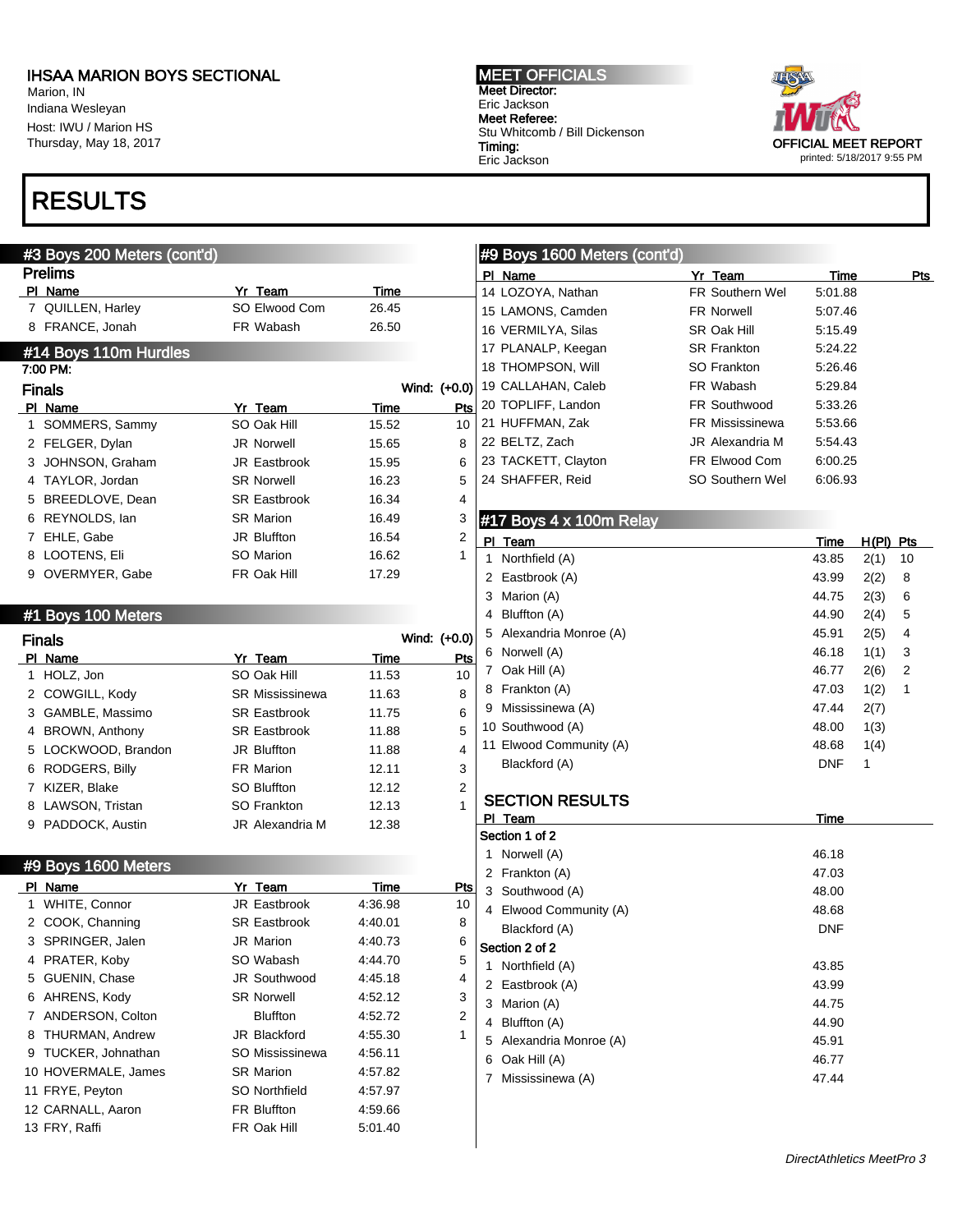Marion, IN Indiana Wesleyan Host: IWU / Marion HS Thursday, May 18, 2017

## RESULTS

MEET OFFICIALS Meet Director: Eric Jackson Meet Referee: Stu Whitcomb / Bill Dickenson Timing: Eric Jackson



 $Time$  H(Pl) Pts

| #5 Boys 400 Meters     |                        |             |                      | #5 Boys 400 Meters (cont'd) |                        |            |              |                |
|------------------------|------------------------|-------------|----------------------|-----------------------------|------------------------|------------|--------------|----------------|
| PI Name                | Yr Team                | <b>Time</b> | $H(PI)$ Pts          | PI Name                     | Yr Team                | Time       |              |                |
| 1 JOHNSON, Tahj        | FR Oak Hill            | 50.23       | 3(1)<br>10           | 5 KIRBY, Xaine              | SO Eastbrook           | 52.63      |              |                |
| 2 KELLER, Ethan        | JR Eastbrook           | 51.59       | 3(2)<br>8            | 6 JOHNSON, Justin           | JR Marion              | 53.76      |              |                |
| 3 TOPP, Dallas         | <b>FR Norwell</b>      | 51.83       | 3(3)<br>6            | 7 DODSON, Carson            | JR Oak Hill            | 55.06      |              |                |
| 4 COWGILL, Kody        | <b>SR Mississinewa</b> | 52.03       | 3(4)<br>5            | 8 QUINN, Jared              | JR Alexandria M        | 59.54      |              |                |
| 5 KIRBY, Xaine         | SO Eastbrook           | 52.63       | 3(5)<br>4            | #15 Men's 300m Hurdles      |                        |            |              |                |
| JOHNSON, Justin<br>6   | <b>JR Marion</b>       | 53.76       | 3(6)<br>3            | PI Name                     | Yr Team                | Time       | H(PI) Pts    |                |
| 7 FREESTONE, Keegan    | <b>SR Frankton</b>     | 53.88       | 2(1)<br>2            | 1 FELGER, Dylan             | JR Norwell             | 39.69      | $3(1)$ 10    |                |
| 8 MCCAREY, JaMonte     | JR Bluffton            | 54.21       | 2(2)<br>$\mathbf{1}$ | 2 BROWN, Anthony            | <b>SR Eastbrook</b>    | 41.53      | 3(2)         | 8              |
| DODSON, Carson<br>9    | JR Oak Hill            | 55.06       | 3(7)                 | 3 REYNOLDS, lan             | <b>SR Marion</b>       | 41.62      | 3(3)         | 6              |
| 10 VOLK, Evan          | SO Frankton            | 55.27       | 2(3)                 | 4 JOHNSON, Graham           | JR Eastbrook           | 41.67      | 3(4)         | 5              |
| 11 MAYER, Mitchel      | <b>SO Norwell</b>      | 55.79       | 2(4)                 | 5 SIMONS, Jackson           | FR Southwood           | 42.69      | 2(1)         | 4              |
| 12 SUMMER, Justin      | SO Alexandria M        | 55.87       | 2(5)                 | 6 EHLE, Gabe                | JR Bluffton            | 42.95      | 3(5)         | 3              |
| 13 MOUNSEY, Zach       | <b>JR Bluffton</b>     | 56.35       | 2(6)                 | 7 WHITE, Brandon            | JR Southern Wel        | 42.96      | 3(6)         | $\overline{2}$ |
| 14 EBERT, Jake         | <b>SR Elwood Com</b>   | 56.83       | 2(7)                 | 8 LOOTENS, Eli              | SO Marion              | 43.30      | 3(7)         | $\mathbf{1}$   |
| 15 HUESTON, Tyler      | SR Wabash              | 56.88       | 2(8)                 | 9 MARKHAM, Zach             | SR Oak Hill            | 44.11      | 3(8)         |                |
| 16 QUINN, Jared        | <b>JR Alexandria M</b> | 59.54       | 3(8)                 | 10 GERBER, Jack             | <b>FR Norwell</b>      | 44.28      | 2(2)         |                |
| 17 BLEM, Nathan        | <b>SR Southern Wel</b> | 1:00.06     | 1(1)                 | 11 KUZNICKI, Nathan         | SO Frankton            | 44.59      | 2(3)         |                |
| 18 WHITE, Mark         | SO Blackford           | 1:00.08     | 1(2)                 | 12 MIRELES, Seth            | SO Elwood Com          | 44.65      | 2(4)         |                |
| 19 WISINIESKI, Austin  | <b>SR Marion</b>       | 1:00.83     | 2(9)                 | 13 FEASEL, Matt             | JR Bluffton            | 44.77      | 3(9)         |                |
| 20 WHITESEL, Riley     | FR Southwood           | 1:02.10     | 1(3)                 | 14 ABBOTT, Jonathan         | FR Alexandria M        | 44.94      | 2(5)         |                |
| 21 PENROD, Collin      | FR Blackford           | 1:03.03     | 1(4)                 | 15 SHREWSBURY, Jacob        | JR Alexandria M        | 45.79      | 2(6)         |                |
| 22 ROMINGER, Jacob     | SO Elwood Com          | 1:06.62     | 1(5)                 | 16 OVERMYER, Gabe           | FR Oak Hill            | 45.87      | 2(7)         |                |
|                        |                        |             |                      | 17 GOODWIN, Trace           | JR Wabash              | 47.37      | 2(8)         |                |
| <b>SECTION RESULTS</b> |                        |             |                      | 18 ROBERTS, Brayden         | FR Blackford           | 47.76      | 2(9)         |                |
| PI Name                | Yr Team                | Time        |                      | 19 PAVEY, Chris             | SO Mississinewa        | 49.60      | 1(1)         |                |
| Section 1 of 3         |                        |             |                      | 20 STARK, Joshiah           | FR Mississinewa        | 59.49      | 1(2)         |                |
| 1 BLEM, Nathan         | <b>SR Southern Wel</b> | 1:00.06     |                      | MORRIS, Johnathan           | SO Elwood Com          | <b>DNS</b> | $\mathbf{1}$ |                |
| 2 WHITE, Mark          | SO Blackford           | 1:00.08     |                      |                             |                        |            |              |                |
| 3 WHITESEL, Riley      | FR Southwood           | 1:02.10     |                      | <b>SECTION RESULTS</b>      |                        |            |              |                |
| 4 PENROD, Collin       | FR Blackford           | 1:03.03     |                      | PI Name                     | Yr Team                | Time       |              |                |
| 5 ROMINGER, Jacob      | SO Elwood Com          | 1:06.62     |                      | Section 1 of 3              |                        |            |              |                |
| Section 2 of 3         |                        |             |                      | 1 PAVEY, Chris              | SO Mississinewa        | 49.60      |              |                |
| 1 FREESTONE, Keegan    | <b>SR Frankton</b>     | 53.88       |                      | 2 STARK, Joshiah            | <b>FR Mississinewa</b> | 59.49      |              |                |
| 2 MCCAREY, JaMonte     | JR Bluffton            | 54.21       |                      | MORRIS, Johnathan           | SO Elwood Com          | <b>DNS</b> |              |                |
| 3 VOLK, Evan           | <b>SO Frankton</b>     | 55.27       |                      | Section 2 of 3              |                        |            |              |                |
| 4 MAYER, Mitchel       | SO Norwell             | 55.79       |                      | 1 SIMONS, Jackson           | FR Southwood           | 42.69      |              |                |
| 5 SUMMER, Justin       | SO Alexandria M        | 55.87       |                      | 2 GERBER, Jack              | <b>FR Norwell</b>      | 44.28      |              |                |
| 6 MOUNSEY, Zach        | JR Bluffton            | 56.35       |                      | 3 KUZNICKI, Nathan          | SO Frankton            | 44.59      |              |                |
| 7 EBERT, Jake          | <b>SR Elwood Com</b>   | 56.83       |                      | 4 MIRELES, Seth             | SO Elwood Com          | 44.65      |              |                |
| 8 HUESTON, Tyler       | SR Wabash              | 56.88       |                      | 5 ABBOTT, Jonathan          | FR Alexandria M        | 44.94      |              |                |
| 9 WISINIESKI, Austin   | <b>SR Marion</b>       | 1:00.83     |                      | 6 SHREWSBURY, Jacob         | JR Alexandria M        | 45.79      |              |                |
| Section 3 of 3         |                        |             |                      | 7 OVERMYER, Gabe            | FR Oak Hill            | 45.87      |              |                |
| 1 JOHNSON, Tahj        | FR Oak Hill            | 50.23       |                      | 8 GOODWIN, Trace            | JR Wabash              | 47.37      |              |                |
| 2 KELLER, Ethan        | JR Eastbrook           | 51.59       |                      | 9 ROBERTS, Brayden          | FR Blackford           | 47.76      |              |                |
| 3 TOPP, Dallas         | <b>FR Norwell</b>      | 51.83       |                      | Section 3 of 3              |                        |            |              |                |
| 4 COWGILL, Kody        | <b>SR Mississinewa</b> | 52.03       |                      | 1 FELGER, Dylan             | JR Norwell             | 39.69      |              |                |
|                        |                        |             |                      |                             |                        |            |              |                |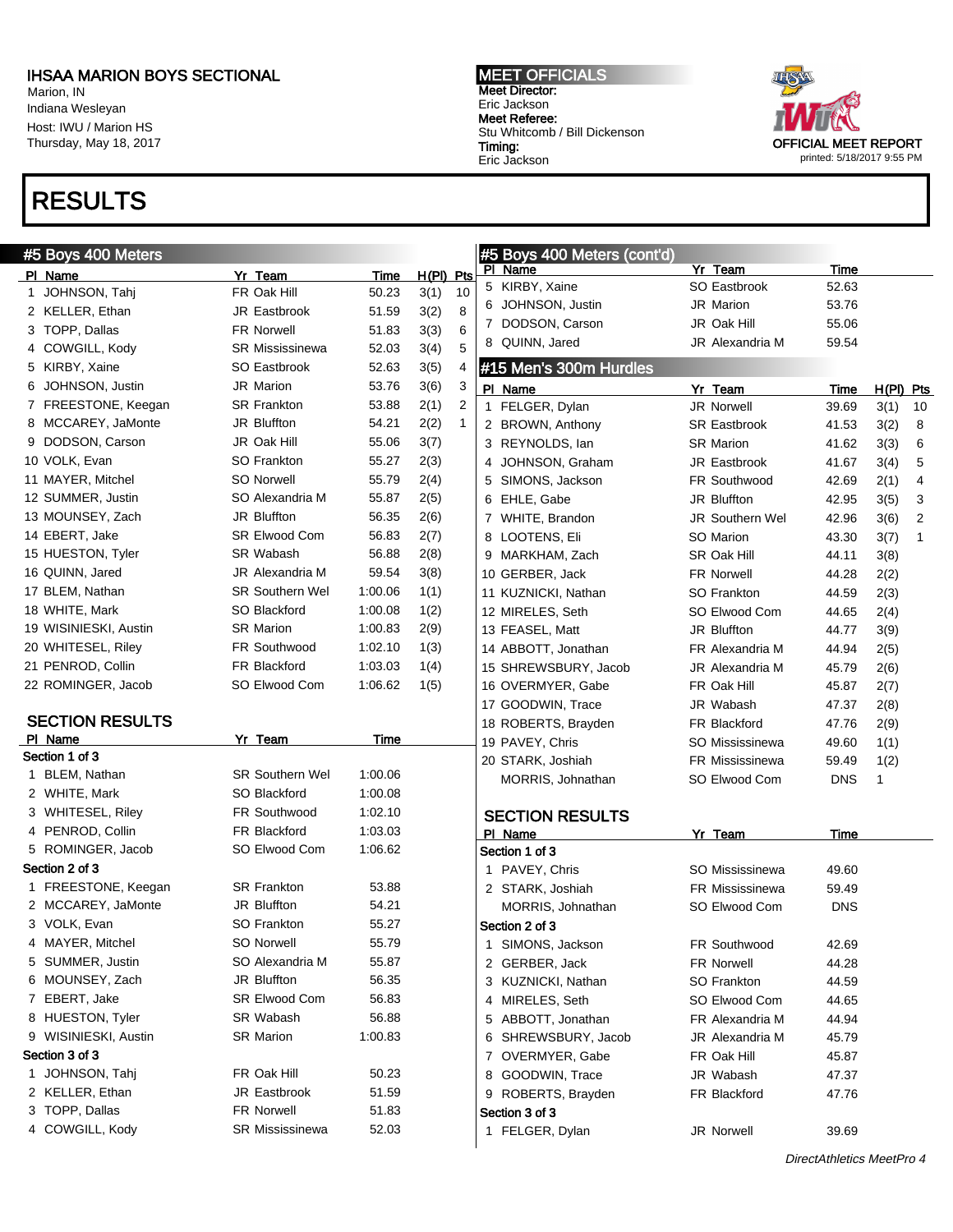Marion, IN Indiana Wesleyan Host: IWU / Marion HS Thursday, May 18, 2017

# RESULTS

### #15 Men's 300m Hurdles (cont'd)

| PI | <b>Name</b>                    | Yr Team                | <u>Time</u> |                  |    |
|----|--------------------------------|------------------------|-------------|------------------|----|
|    | 2 BROWN, Anthony               | <b>SR Eastbrook</b>    | 41.53       |                  |    |
|    | 3 REYNOLDS, lan                | <b>SR Marion</b>       | 41.62       |                  |    |
| 4  | JOHNSON, Graham                | JR Eastbrook           | 41.67       |                  |    |
|    | 5 EHLE, Gabe                   | JR Bluffton            | 42.95       |                  |    |
|    | 6 WHITE, Brandon               | <b>JR Southern Wel</b> | 42.96       |                  |    |
|    | 7 LOOTENS, Eli                 | SO Marion              | 43.30       |                  |    |
|    | 8 MARKHAM, Zach                | SR Oak Hill            | 44.11       |                  |    |
|    | 9 FEASEL, Matt                 | JR Bluffton            | 44.77       |                  |    |
|    | #7 Boys 800 Meters             |                        |             |                  |    |
|    | 3 box Alleys                   |                        |             |                  |    |
|    | PI Name                        | Yr Team                | <u>Time</u> | <u>H(PI) Pts</u> |    |
| 1  | KENNEDY, Cole                  | <b>SR Eastbrook</b>    | 2:04.13     | 2(1)             | 10 |
|    | 2 HERRING, James               | SR Oak Hill            | 2:05.04     | 2(2)             | 8  |
|    | 3 CREAMER, Grayden             | SR Elwood Com          | 2:05.18     | 2(3)             | 6  |
|    | 4 BRAINER, Nathan              | FR Eastbrook           | 2:05.21     | 2(4)             | 5  |
|    | 5 GUYRE, Silas                 | JR Oak Hill            | 2:08.11     | 2(5)             | 4  |
|    | 6 CAIN, Levi                   | <b>SR Frankton</b>     | 2:08.89     | 2(6)             | 3  |
|    | 7 BRUSS, Jacob                 | JR Wabash              | 2:11.24     | 2(7)             | 2  |
|    | 8 SHIGLEY, Noah                | <b>SR Marion</b>       | 2:11.79     | 2(8)             | 1  |
|    | 9 MCCUNE, Cody                 | <b>FR Norwell</b>      | 2:12.49     | 2(9)             |    |
|    | 10 EHMER, Jacob                | SO Mississinewa        | 2:12.64     | 1(1)             |    |
|    | 11 CARNALL, Aaron              | <b>FR Bluffton</b>     | 2:14.01     | 1(2)             |    |
|    | 12 FRYE, Peyton                | SO Northfield          | 2:14.35     | 1(3)             |    |
|    | 13 ANDERSON, Colton            | <b>Bluffton</b>        | 2:14.58     | 2(10)            |    |
|    | 14 ABBOTT, Peyton              | Alexandria M           | 2:14.82     | 2(11)            |    |
|    | 15 HARRIS, Carson              | <b>FR Southern Wel</b> | 2:14.88     | 1(4)             |    |
|    | 16 PAGE, Mason                 | <b>SR Norwell</b>      | 2:15.67     | 1(5)             |    |
|    | 17 WATT, Ethan                 | FR Blackford           | 2:16.16     | 1(6)             |    |
|    | 18 KOREYBA, Oleksander         | JR Southern Wel        | 2:19.89     | 1(7)             |    |
|    | 19 LAWRENCE, Addison           | SO Frankton            | 2:23.88     | 1(8)             |    |
|    | 20 ALLEN, Colin                | JR Alexandria M        | 2:26.56     | 1(9)             |    |
|    | 21 COFFEY, Collin              | SO Mississinewa        | 2:29.13     | 1(10)            |    |
|    | 22 HUNSBERGER, Luke            | FR Southwood           | 2:30.04     | 1(11)            |    |
|    | 23 RINKER, Cameron             | FR Blackford           | 2:33.95     | 1(12)            |    |
|    | 24 FOGA, Nathaniel             | JR Elwood Com          | 2:34.17     | 1(13)            |    |
|    | HOVERMALE, James               | <b>SR Marion</b>       | DNS         | 2                |    |
|    |                                |                        |             |                  |    |
|    | <b>SECTION RESULTS</b>         |                        |             |                  |    |
|    | PI Name<br>Section 1 of 2      | Yr Team                | Time        |                  |    |
| 1  | EHMER, Jacob                   | SO Mississinewa        | 2:12.64     |                  |    |
| 2  |                                | <b>FR Bluffton</b>     |             |                  |    |
|    | CARNALL, Aaron<br>FRYE, Peyton | SO Northfield          | 2:14.01     |                  |    |
| 3  |                                |                        | 2:14.35     |                  |    |
| 4  | <b>HARRIS, Carson</b>          | <b>FR Southern Wel</b> | 2:14.88     |                  |    |
|    | 5 PAGE, Mason                  | <b>SR Norwell</b>      | 2:15.67     |                  |    |

6 WATT, Ethan FR Blackford 2:16.16

MEET OFFICIALS Meet Director: Eric Jackson Meet Referee: Stu Whitcomb / Bill Dickenson Timing: Eric Jackson



### #7 Boys 800 Meters (cont'd) PI Name **Yr Team Yr Team** Time 7 KOREYBA, Oleksander JR Southern Wel 2:19.89 8 LAWRENCE, Addison SO Frankton 2:23.88 9 ALLEN, Colin JR Alexandria M 2:26.56 10 COFFEY, Collin SO Mississinewa 2:29.13 11 HUNSBERGER, Luke FR Southwood 2:30.04 12 RINKER, Cameron FR Blackford 2:33.95 13 FOGA, Nathaniel JR Elwood Com 2:34.17 Section 2 of 2 1 KENNEDY, Cole SR Eastbrook 2:04.13 2 HERRING, James SR Oak Hill 2:05.04 3 CREAMER, Grayden SR Elwood Com 2:05.18 4 BRAINER, Nathan FR Eastbrook 2:05.21 5 GUYRE, Silas JR Oak Hill 2:08.11 6 CAIN, Levi SR Frankton 2:08.89 7 BRUSS, Jacob JR Wabash 2:11.24 8 SHIGLEY, Noah SR Marion 2:11.79 9 MCCUNE, Cody FR Norwell 2:12.49 10 ANDERSON, Colton Bluffton 2:14.58 11 ABBOTT, Peyton Alexandria M 2:14.82 HOVERMALE, James SR Marion DNS #3 Boys 200 Meters Finals Wind: (+0.0) PI Name **Yr Team** Time Pts 1 HOLZ, Jon SO Oak Hill 23.43 10 2 BEEKS, Coleman Southern Wel 23.64 8 3 MALONEK, Saxon JR Eastbrook 23.65 6 4 SKEENS, Heisman SO Mississinewa 23.70 5 5 LOCKWOOD, Brandon JR Bluffton 23.77 4 6 JOHNSON, Tahj FR Oak Hill 23.77 3 7 KIRBY, Xaine SO Eastbrook 24.03 2 8 RODGERS, Billy FR Marion 24.56 1 9 GEIGER, Will **FR Norwell** 24.61 #11 Boys 3200 Meters PI Name **Product Product Product Product Product** Product Product Product Product Product Product Product Product Product Product Product Product Product Product Product Product Product Product Product Product Product Prod 1 BUTCHE, Brennan SO Mississinewa 9:50.25 10 2 WHITE, Connor **JR Eastbrook** 10:12.53 8 3 COOK, Channing SR Eastbrook 10:16.57 6 4 MITCHELL, Dillon FR Oak Hill 10:18.75 5 5 VOGEL, Dereck FR Wabash 10:30.05 4 6 SPRINGER, Jalen JR Marion 10:44.05 3 7 AHRENS, Kody SR Norwell 10:45.91 2 8 ZEDDIS, Luke **JR Norwell** 10:48.43 1 9 LOZOYA, Nathan FR Southern Wel 11:00.40

10 FRY, Raffi **FR Oak Hill** 11:01.64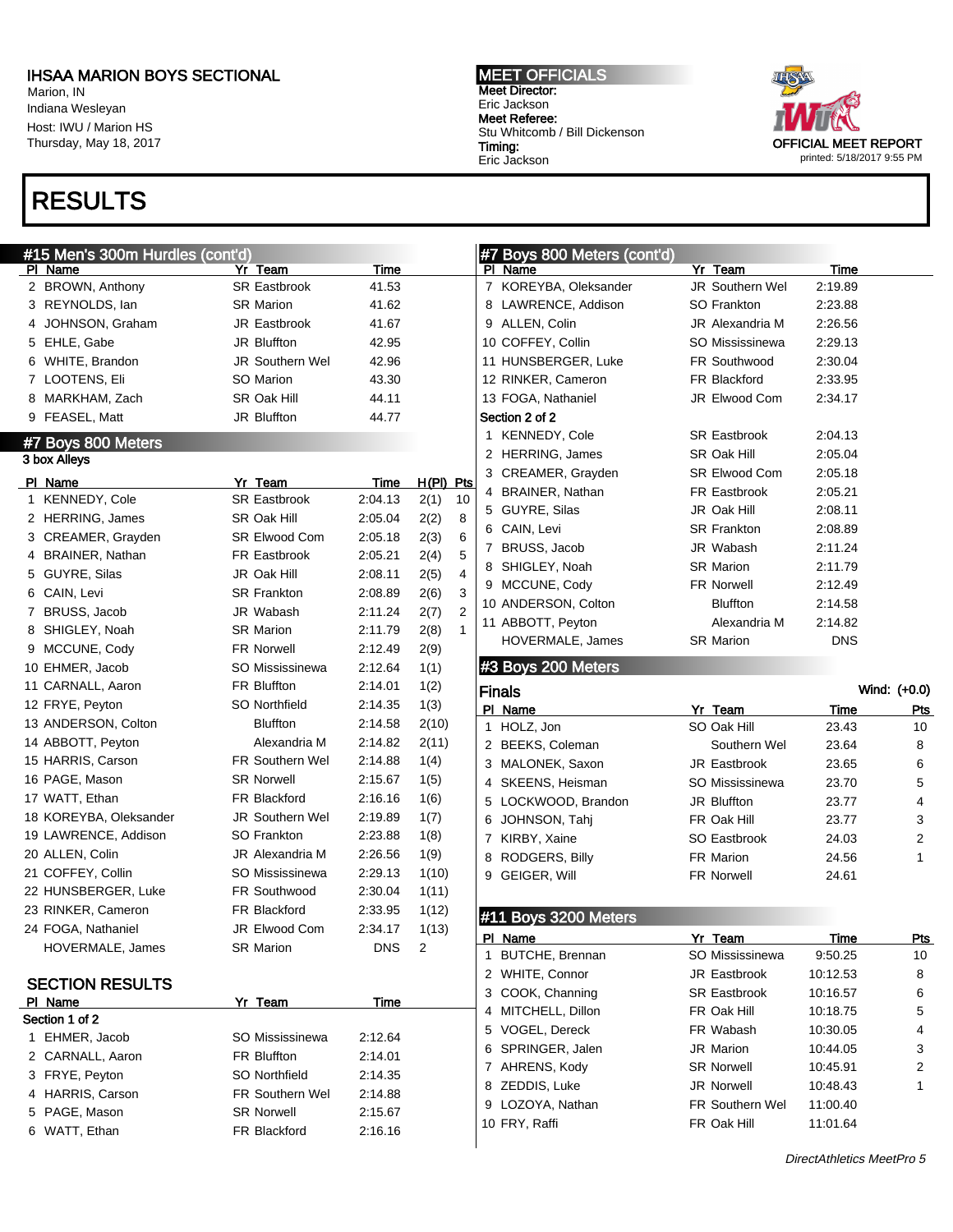Marion, IN Indiana Wesleyan Host: IWU / Marion HS Thursday, May 18, 2017

# RESULTS

#### #11 Boys 3200 Meters (cont'd)

| Yr Team                | Time     | Pts |
|------------------------|----------|-----|
| SO Mississinewa        | 11:14.67 |     |
| <b>JR Southwood</b>    | 11:14.94 |     |
| <b>SR Bluffton</b>     | 11:20.34 |     |
| FR Frankton            | 11:21.98 |     |
| <b>JR Elwood Com</b>   | 11:26.84 |     |
| <b>SR Marion</b>       | 11:31.34 |     |
| FR Frankton            | 11:32.94 |     |
| JR Bluffton            | 11:53.99 |     |
| JR Wabash              | 12:11.82 |     |
| SO Southwood           | 12:18.12 |     |
| JR Alexandria M        | 12:36.55 |     |
| <b>SO Southern Wel</b> | 12:46.79 |     |
| SR Alexandria M        | 12:50.64 |     |
| SO Blackford           | 14:08.41 |     |
| FR Elwood Com          | 15:45.39 |     |
|                        |          |     |

|   | #19 Boys 4 x 400m Relay |             |       |     |
|---|-------------------------|-------------|-------|-----|
|   | PI Team                 | <b>Time</b> | H(PI) | Pts |
| 1 | Marion (A)              | 3:34.30     | 3(1)  | 10  |
| 2 | Eastbrook (A)           | 3:34.40     | 3(2)  | 8   |
|   | 3 Oak Hill (A)          | 3:37.00     | 3(3)  | 6   |
| 4 | Norwell (A)             | 3:37.10     | 3(4)  | 5   |
| 5 | Mississinewa (A)        | 3:38.50     | 3(5)  | 4   |
| 6 | Frankton (A)            | 3:44.90     | 2(1)  | 3   |
| 7 | Alexandria Monroe (A)   | 3:48.90     | 2(2)  | 2   |
| 8 | Bluffton (A)            | 3:50.40     | 3(6)  | 1   |
| 9 | Elwood Community (A)    | 3:51.40     | 2(3)  |     |
|   | 10 Wabash (A)           | 3:52.70     | 1(1)  |     |
|   | 11 Southern Wells (A)   | 4:00.80     | 1(2)  |     |
|   | 12 Blackford (A)        | 4:03.30     | 1(3)  |     |
|   | Northfield (A)          | <b>DNS</b>  | 2     |     |
|   |                         |             |       |     |
|   | <b>SECTION RESULTS</b>  |             |       |     |
|   | PI Team                 | <u>Time</u> |       |     |
|   | Section 1 of 3          |             |       |     |
| 1 | Wabash (A)              | 3:52.70     |       |     |
| 2 | Southern Wells (A)      | 4:00.80     |       |     |
|   | 3 Blackford (A)         | 4:03.30     |       |     |
|   | Section 2 of 3          |             |       |     |
| 1 | Frankton (A)            | 3:44.90     |       |     |
| 2 | Alexandria Monroe (A)   | 3:48.90     |       |     |
|   | 3 Elwood Community (A)  | 3:51.40     |       |     |
|   | Northfield (A)          | <b>DNS</b>  |       |     |
|   | Section 3 of 3          |             |       |     |
| 1 | Marion (A)              | 3:34.30     |       |     |
| 2 | Eastbrook (A)           | 3:34.40     |       |     |
|   |                         |             |       |     |

MEET OFFICIALS Meet Director: Eric Jackson Meet Referee: Stu Whitcomb / Bill Dickenson Timing: Eric Jackson



#### #19 Boys 4 x 400m Relay (cont'd) PI Team Time 3 Oak Hill (A) 3:37.00 4 Norwell (A) 3:37.10 5 Mississinewa (A) 3:38.50

6 Bluffton (A) 3:50.40

### #23 Boys High Jump

Starting Height is 5'6" Bar will be raised 2" till 6' then up 1" Warm-Up is at 5'2" 5:30 PM:

| ΡI | Name                  | Yr Team                | Mark  | Pts |
|----|-----------------------|------------------------|-------|-----|
|    | 1 LEAVELL, Tim        | <b>SR Marion</b>       | 6' 0" | 10  |
|    | 2 ALTUM, Blayne       | <b>SR</b> Eastbrook    | 5'10" | 8   |
|    | 3 HUBER, Brandon      | SO Eastbrook           | 5'10" | 6   |
|    | 4 HENDERSON, Dontea   | <b>SR Marion</b>       | 5'10" | 5   |
|    | 5 MCCLUNG, Jeshon     | SO Mississinewa 5' 10" |       | 4   |
| 6  | RINGGER, Carson       | <b>JR Norwell</b>      | 5' 8" | 3   |
|    | STAHLY, Trevor        | <b>FR Bluffton</b>     | NΗ    |     |
|    | SHAFFER, Reid         | SO Southern Wel NH     |       |     |
|    | GOODWIN, Trace        | JR Wabash              | NΗ    |     |
|    | MCCONNELL, Cole       | SO Bluffton            | NH.   |     |
|    | <b>BEEKS, Coleman</b> | Southern Wel NH        |       |     |
|    | PADDOCK, Austin       | JR Alexandria M NH     |       |     |
|    | HENRY, Isaiah         | SO Oak Hill            | NΗ    |     |

#### #25 Men's Pole Vault

Starting Height is 9'6" Bar is raised 6" till 13'6" then up 3" till completion. Warm-up is 8'6"

| 5.30 PM:              |                      |            |     |
|-----------------------|----------------------|------------|-----|
| Name<br>ΡI            | Yr Team              | Mark       | Pts |
| REID, Zachery         | <b>SR Eastbrook</b>  | 12'0''     | 10  |
| LAKE, Caiden          | SO Oak Hill          | 11'6''     | 7   |
| KENNEDY, Kade         | <b>JR Northfield</b> | 11'6''     | 7   |
| ESPARZA, Ramon        | JR Marion            | 10'6''     | 5   |
| BOSTIC, Alan          | <b>FR Norwell</b>    | 10' 0"     | 3.5 |
| MCCABE, Connor        | <b>JR Norwell</b>    | 10'0''     | 3.5 |
| EVANS, Layne          | <b>SR Northfield</b> | 9'6''      | 1.5 |
| COOK, Charlie         | <b>SR Marion</b>     | 9'6''      | 1.5 |
| GUNNING, Logan        | <b>SR Eastbrook</b>  | <b>NH</b>  |     |
| KING, Noah            | SR Oak Hill          | <b>NH</b>  |     |
| <b>HUESTON, Tyler</b> | SR Wabash            | <b>DNS</b> |     |

#### #27 Boys Long Jump

Top 9 To Finals

| 5:30 PM:            |                  |                           |             |     |  |  |  |  |
|---------------------|------------------|---------------------------|-------------|-----|--|--|--|--|
| PI Name             | Yr Team          | Mark                      | $F(PI)$ Pts |     |  |  |  |  |
| 1 JOHNSON, Justin   | JR Marion        | $21' 91/4$ (NW)           | 2(1)        | -10 |  |  |  |  |
| 2 SOMMERS, Sammy    | SO Oak Hill      | $21' 6\frac{1}{4}$ (NW)   | 2(2)        | 8   |  |  |  |  |
| 3 JOHNSON, Tahi     | FR Oak Hill      | $21' 4\frac{1}{4}$ (NW)   | 2(3)        | 6   |  |  |  |  |
| 4 HENDERSON, Dontea | <b>SR Marion</b> | $21' 0^{3/4}$ (NW)        | 2(4)        | 5   |  |  |  |  |
|                     |                  | DirectAthletics MeetPro 6 |             |     |  |  |  |  |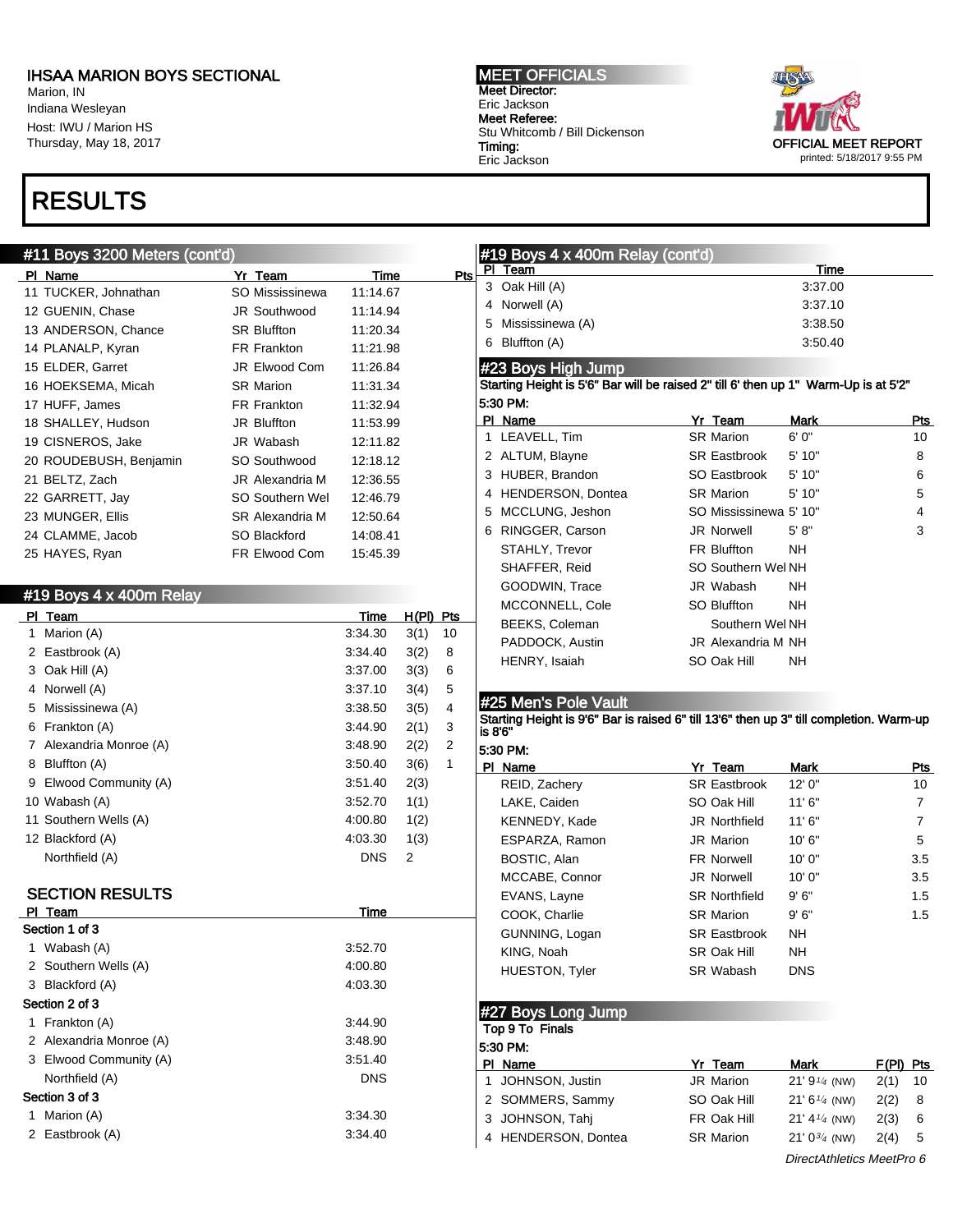Marion, IN Indiana Wesleyan Host: IWU / Marion HS Thursday, May 18, 2017

## RESULTS

#27 Boys Long Jump (cont'd) 5:30 PM: PI Name **Yr Team** Mark F(PI) Pts 5 WALLACE, Davon JR Eastbrook 20' 8" (NW) 2(5) 4 6 MCCLUNG, Jeshon SO Mississinewa 20' 2" (NW) 2(6) 3 7 BINKERD, Ezekiel FR Eastbrook 20' 1<sup>3/4</sup> (NW) 2(7) 2 8 KLENKE, Matt SR Alexandria M 19' 10<sup>3</sup>/<sub>4</sub> (NW) 1(1) 1 9 FREESTONE, Keegan SR Frankton 19' 5<sup>1</sup>/2 (NW) 2(8) 10 SKEENS, Heisman SO Mississinewa 18' 9 $\frac{1}{2}$  (NW) 2(9) 11 LOCKWOOD, Brandon JR Bluffton 18' 8<sup>3/4</sup> (NW) 2(10) 12 WHITE, Brandon  $JR$  Southern Wel 18'  $7\frac{1}{4}$  (NW)  $2(11)$ 13 DEAVERS, Jacob SO Blackford 18' 6<sup>1/4</sup> (NW) 1(2) 14 MAYER, Mitchel SO Norwell 18' 6" (NW) 2(12) 15 LEEMON, Cole **JR** Alexandria M 18' 6" (NW) 1(3) 16 FELGER, Dylan JR Norwell 18' 53/4 (NW) 2(13) 17 FEASEL, Matt **JR Bluffton** 17' 8<sup>1</sup>/2 (NW) 1(4) 18 ROMINE, Brenner SO Blackford 17' 8<sup>1</sup>/4 (NW) 1(5) 19 FRANCE, Jonah FR Wabash 17' 1" (NW) 1(6) 20 VINSON, Lucas SR Elwood Com 16' 93/4 (NW) 1(7) 21 SILVERS, Alvin  $SO$  Southwood  $16' 5<sup>1</sup>2$  (NW)  $1(8)$ 22 BARNEY, Braden Southwood 16' 2" (NW) 1(9) 23 KUZNICKI, Nathan  $SO$  Frankton  $13'0<sup>1</sup>2$  (NW)  $1(10)$ WALDEN, Xavier FR Southern Wel NM (NW) 1 FLIGHT RESULTS PI Name **Yr Team** Mark Flight 1 of 2 1 KLENKE, Matt SR Alexandria M 19' 10<sup>3/4</sup> (NW) 2 DEAVERS, Jacob SO Blackford 18' 6<sup>1/4</sup> (NW) 3 LEEMON, Cole JR Alexandria M 18' 6" (NW) 4 FEASEL, Matt **JR Bluffton** 17' 8<sup>1</sup>/2 (NW) 5 ROMINE, Brenner SO Blackford 17' 8<sup>1/4</sup> (NW) 6 FRANCE, Jonah FR Wabash 17' 1" (NW) 7 VINSON, Lucas SR Elwood Com 16' 93/4 (NW) 8 SILVERS, Alvin SO Southwood 16' 5<sup>1/2</sup> (NW) 9 BARNEY, Braden Southwood 16' 2" (NW) 10 KUZNICKI, Nathan SO Frankton 13' 0<sup>1</sup>/2 (NW) WALDEN, Xavier **FR Southern Wel NM (NW)** Flight 2 of 2 1 JOHNSON, Justin JR Marion 21' 9<sup>1/4</sup> (NW) 2 SOMMERS, Sammy SO Oak Hill 21' 6<sup>1/4</sup> (NW) 3 JOHNSON, Tahj FR Oak Hill 21' 4<sup>1/4</sup> (NW) 4 HENDERSON, Dontea SR Marion 21' 0<sup>3/4</sup> (NW) 5 WALLACE, Davon JR Eastbrook 20' 8" (NW) 6 MCCLUNG, Jeshon SO Mississinewa 20' 2" (NW) 7 BINKERD, Ezekiel FR Eastbrook 20' 13/4 (NW) 8 FREESTONE, Keegan SR Frankton 19' 5<sup>1</sup>/2 (NW) 9 SKEENS, Heisman SO Mississinewa 18' 9<sup>1</sup>/2 (NW) #27 Boys Long Jump (cont'd) PI Name **Yr Team** Mark 10 LOCKWOOD, Brandon JR Bluffton 18' 83/4 (NW) 11 WHITE, Brandon JR Southern Wel 18' 7<sup>1/4</sup> (NW) 12 MAYER, Mitchel SO Norwell 18' 6" (NW) 13 FELGER, Dylan JR Norwell 18' 5<sup>3/4</sup> (NW) #31 Boys Discus Top 9 to Finals 5:30 PM: PI Name Yr Team Mark F(PI) Pts 1 BLACKWELL, Curtis SR Norwell 159' 2" 3(1) 10 2 TAYLOR, Jake JR Eastbrook 151' 1" 3(2) 8 3 VINOPAL, Austin JR Wabash 135' 0" 2(1) 6 4 TURNER, Michael JR Frankton 133' 3" 3(3) 5 5 KLENKE, Matt **SR Alexandria M 132' 10"** 3(4) 4 6 DOWLING, Travis SO Oak Hill 130' 5" 2(2) 3 7 PARKER, Jacob SR Eastbrook 127' 4" 3(5) 2 8 HUGHES, Andre SO Bluffton 125' 1" 3(6) 1 9 HUTCHISON, Joey JR Marion 122' 4" 3(7) 10 COLUMBUS, Josiah SO Oak Hill 121' 11" 3(8) 11 HARVEY, Alijah SR Marion 121' 8" 1(1) 12 SMITH, Case **FR Bluffton** 120' 7" 2(3) 13 PAXSON, Colton SO Southern Wel 120' 6" 3(9) 14 ORPURT, Chris SR Northfield 113' 9" 2(4) 15 FINLEY, Lucas JR Alexandria M 113' 7" 3(10) 16 TONNER, Jacob SO Southern Wel 113' 1" 2(5) 17 SOUTHARD, Dalton SR Norwell 110' 4" 2(6) 18 MILLER, Bryant SO Wabash 109' 10" 1(2) 19 BRANDON, Bly **JR Elwood Com 109' 9"** 2(7) 20 CONRAD, Austin JR Frankton 108' 3" 1(3) 21 ARBOGAST, Jason FR Mississinewa 107' 0" 1(4) 22 MILLER, Jackson SO Southwood 106' 1" 2(8) 23 SARLL, Codie JR Southwood 102' 8" 2(9) 24 SUMMERS, Stan SO Northfield 100' 10" 1(5) 25 APPLE, Riley SR Blackford 90' 6" 1(6) 26 GOODSON, Ben JR Blackford 88' 1" 1(7) 27 MOODY, Zachary **FR Elwood Com 77' 6"** 1(8) 28 PAVEY, Chris SO Mississinewa 70' 2" 2(10) FLIGHT RESULTS PI Name **Yr Team** Mark Flight 1 of 3 1 HARVEY, Alijah SR Marion 121' 8" 2 MILLER, Bryant SO Wabash 109' 10" 3 CONRAD, Austin JR Frankton 108' 3" 4 ARBOGAST, Jason FR Mississinewa 107' 0" 5 SUMMERS, Stan SO Northfield 100' 10" 6 APPLE, Riley SR Blackford 90' 6"

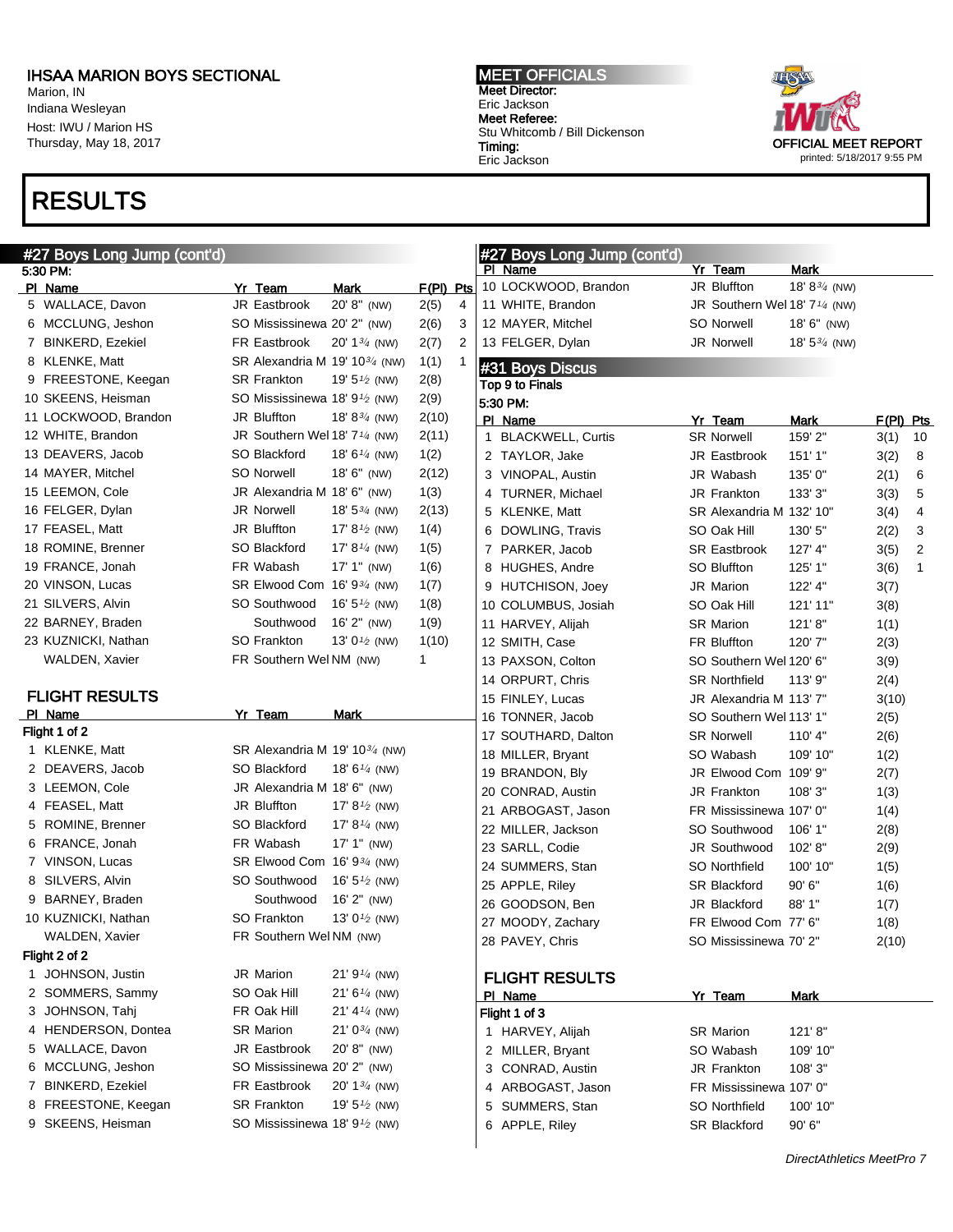Marion, IN Indiana Wesleyan Host: IWU / Marion HS Thursday, May 18, 2017

# RESULTS



| #31 Boys Discus (cont'd) |                                                   |                      |             |                | #29 Boys Shot Put (cont'd) |                                                 |                      |           |
|--------------------------|---------------------------------------------------|----------------------|-------------|----------------|----------------------------|-------------------------------------------------|----------------------|-----------|
| PI Name                  | Yr Team                                           | <b>Mark</b>          |             |                | 6:45 PM:                   |                                                 |                      |           |
| 7 GOODSON, Ben           | JR Blackford                                      | 88' 1"               |             |                | PI Name                    | Yr Team                                         | Mark                 | F(PI) Pts |
| 8 MOODY, Zachary         | FR Elwood Com 77' 6"                              |                      |             |                | 19 LOCKWOOD, Weston        | JR Mississinewa 37' 43/4                        |                      | 1(6)      |
| Flight 2 of 3            |                                                   |                      |             |                | 20 HOLDEN, Shae            | JR Frankton                                     | 37' $0\frac{1}{4}$   | 1(7)      |
| 1 VINOPAL, Austin        | JR Wabash                                         | 135'0"               |             |                | 21 ORPURT, Chris           | <b>SR Northfield</b>                            | 36' 10 $\frac{1}{4}$ | 1(8)      |
| 2 DOWLING, Travis        | SO Oak Hill                                       | 130' 5"              |             |                | 22 MILLER, Bryant          | SO Wabash                                       | 36' 1"               | 1(9)      |
| 3 SMITH, Case            | FR Bluffton                                       | 120'7"               |             |                | 23 HEINE, Jacob            | JR Blackford                                    | $34' 5\frac{3}{4}$   | 1(10)     |
| 4 ORPURT, Chris          | <b>SR Northfield</b>                              | 113' 9"              |             |                | 24 BRANDON, Bly            | JR Elwood Com 33' 6 <sup>1/4</sup>              |                      | 1(11)     |
| 5 TONNER, Jacob          | SO Southern Wel 113' 1"                           |                      |             |                | 25 MILLER, Jackson         | SO Southwood                                    | 32' $0\frac{1}{2}$   | 1(12)     |
| 6 SOUTHARD, Dalton       | <b>SR Norwell</b>                                 | 110' 4"              |             |                | 26 BARONICK, Oliver        | JR Blackford                                    | 31'2"                | 1(13)     |
| 7 BRANDON, Bly           | JR Elwood Com 109' 9"                             |                      |             |                | 27 GONZELEZ, Kylen         | FR Elwood Com 25' 6 <sup>1</sup> / <sub>2</sub> |                      | 1(14)     |
| 8 MILLER, Jackson        | SO Southwood                                      | 106' 1"              |             |                |                            |                                                 |                      |           |
| 9 SARLL, Codie           | JR Southwood                                      | 102'8"               |             |                | <b>FLIGHT RESULTS</b>      |                                                 |                      |           |
| 10 PAVEY, Chris          | SO Mississinewa 70' 2"                            |                      |             |                | PI Name                    | Yr Team                                         | Mark                 |           |
| Flight 3 of 3            |                                                   |                      |             |                | Flight 1 of 2              |                                                 |                      |           |
| 1 BLACKWELL, Curtis      | <b>SR Norwell</b>                                 | 159' 2"              |             |                | 1 GEIGER, Will             | FR Norwell                                      | 41' 1034             |           |
| 2 TAYLOR, Jake           | <b>JR Eastbrook</b>                               | 151'1"               |             |                | 2 BRADFORD, Colin          | SO Alexandria M 39' 7 <sup>1</sup> /2           |                      |           |
| 3 TURNER, Michael        | JR Frankton                                       | 133' 3"              |             |                | 3 ARBOGAST, Jason          | FR Mississinewa 38' 7 <sup>1</sup> /2           |                      |           |
| 4 KLENKE, Matt           | SR Alexandria M 132' 10"                          |                      |             |                | 4 RODY, Carson             | JR Southwood                                    | 38' 5"               |           |
| 5 PARKER, Jacob          | <b>SR Eastbrook</b>                               | 127' 4"              |             |                | 5 ROUSH, Kreigh            | FR Southern Wel 38' 1 <sup>1/4</sup>            |                      |           |
| 6 HUGHES, Andre          | <b>SO Bluffton</b>                                | 125' 1"              |             |                | 6 LOCKWOOD, Weston         | JR Mississinewa 37' 434                         |                      |           |
| 7 HUTCHISON, Joey        | JR Marion                                         | 122' 4"              |             |                | 7 HOLDEN, Shae             | <b>JR Frankton</b>                              | 37' $0\frac{1}{4}$   |           |
| 8 COLUMBUS, Josiah       | SO Oak Hill                                       | 121' 11"             |             |                | 8 ORPURT, Chris            | <b>SR Northfield</b>                            | 36' 10 $\frac{1}{4}$ |           |
| 9 PAXSON, Colton         | SO Southern Wel 120' 6"                           |                      |             |                | 9 MILLER, Bryant           | SO Wabash                                       | 36' 1"               |           |
| 10 FINLEY, Lucas         | JR Alexandria M 113' 7"                           |                      |             |                | 10 HEINE, Jacob            | JR Blackford                                    | $34' 5\frac{3}{4}$   |           |
| #29 Boys Shot Put        |                                                   |                      |             |                | 11 BRANDON, Bly            | JR Elwood Com $33'6''4$                         |                      |           |
| Top 9 To Finals          |                                                   |                      |             |                | 12 MILLER, Jackson         | SO Southwood                                    | 32' $0\frac{1}{2}$   |           |
| 6:45 PM:                 |                                                   |                      |             |                | 13 BARONICK, Oliver        | JR Blackford                                    | 31'2"                |           |
| PI Name                  | Yr Team                                           | <b>Mark</b>          | $F(PI)$ Pts |                | 14 GONZELEZ, Kylen         | FR Elwood Com 25' 61/2                          |                      |           |
| 1 BLACKWELL, Curtis      | <b>SR Norwell</b>                                 | $51'$ $2\frac{3}{4}$ | 2(1)        | 10             | Flight 2 of 2              |                                                 |                      |           |
| 2 BUCK, Chase            | SR Alexandria M 48' 8 <sup>1/4</sup>              |                      | 2(2)        | 8              | 1 BLACKWELL, Curtis        | <b>SR Norwell</b>                               | $51'$ $2\frac{3}{4}$ |           |
| 3 HUTCHISON, Joey        | JR Marion                                         | 45' 0 <sup>1/2</sup> | 2(3)        | 6              | 2 BUCK, Chase              | SR Alexandria M 48'8 <sup>1/4</sup>             |                      |           |
| 4 SMITH, Case            | FR Bluffton                                       | 43' $5\frac{1}{2}$   | 2(4)        | 5              | 3 HUTCHISON, Joev          | <b>JR Marion</b>                                | 45' 0 <sup>1/2</sup> |           |
| 5 OVERMYER, Eddie        | JR Oak Hill                                       | 42' 71/2             | 2(5)        | 4              | 4 SMITH, Case              | FR Bluffton                                     | 43' $5\frac{1}{2}$   |           |
| 6 GEIGER, Will           | <b>FR Norwell</b>                                 | $41' 10^{3/4}$       | 1(1)        | 3              | 5 OVERMYER, Eddie          | JR Oak Hill                                     | 42' 71/2             |           |
| 7 TURNER, Michael        | JR Frankton                                       | 41' 10 $\frac{1}{4}$ | 2(6)        | $\overline{2}$ | 6 TURNER, Michael          | <b>JR Frankton</b>                              | 41' 10 $\frac{1}{4}$ |           |
| 8 GIBSON, Corn           | JR Oak Hill                                       | 41' 4 $\frac{3}{4}$  | 2(7)        | $\mathbf{1}$   | 7 GIBSON, Corn             | JR Oak Hill                                     | 41' 43'              |           |
| 9 DALTON, Clay           | SO Eastbrook                                      | 40' 2"               | 2(8)        |                | 8 DALTON, Clay             | SO Eastbrook                                    | 40' 2"               |           |
| 10 VINOPAL, Austin       | JR Wabash                                         | 39' 83/4             | 2(9)        |                | 9 VINOPAL, Austin          | JR Wabash                                       | $39' 8\frac{3}{4}$   |           |
| 11 BRADFORD, Colin       | SO Alexandria M 39' 7 <sup>1</sup> /2             |                      | 1(2)        |                | 10 TONNER, Jacob           | SO Southern Wel 39' 5"                          |                      |           |
| 12 TONNER, Jacob         | SO Southern Wel 39' 5"                            |                      | 2(10)       |                | 11 SMITH, Marcus           | <b>SR Marion</b>                                | 39' 4"               |           |
| 13 SMITH, Marcus         | <b>SR Marion</b>                                  | 39' 4"               | 2(11)       |                | 12 HUGHES, Andre           | SO Bluffton                                     | 38'1"                |           |
| 14 ARBOGAST, Jason       | FR Mississinewa 38' 7 <sup>1</sup> / <sub>2</sub> |                      | 1(3)        |                | 13 TAYLOR, Jake            | JR Eastbrook                                    | 37' 5'' <sub>2</sub> |           |
| 15 RODY, Carson          | JR Southwood                                      | 38' 5"               | 1(4)        |                | <b>Men's Scores</b>        |                                                 |                      |           |
| 16 ROUSH, Kreigh         | FR Southern Wel 38' 11/4                          |                      | 1(5)        |                | PI<br>Team                 | Code                                            | <b>Score</b>         |           |
| 17 HUGHES, Andre         | SO Bluffton                                       | 38' 1"               | 2(12)       | 1              | Eastbrook                  | <b>EBRK</b>                                     | 165                  |           |
| 18 TAYLOR, Jake          | JR Eastbrook                                      | 37' 5''              | 2(13)       | 2              | Oak Hill                   | <b>PAKH</b>                                     | 107                  |           |
|                          |                                                   |                      |             |                |                            |                                                 |                      |           |